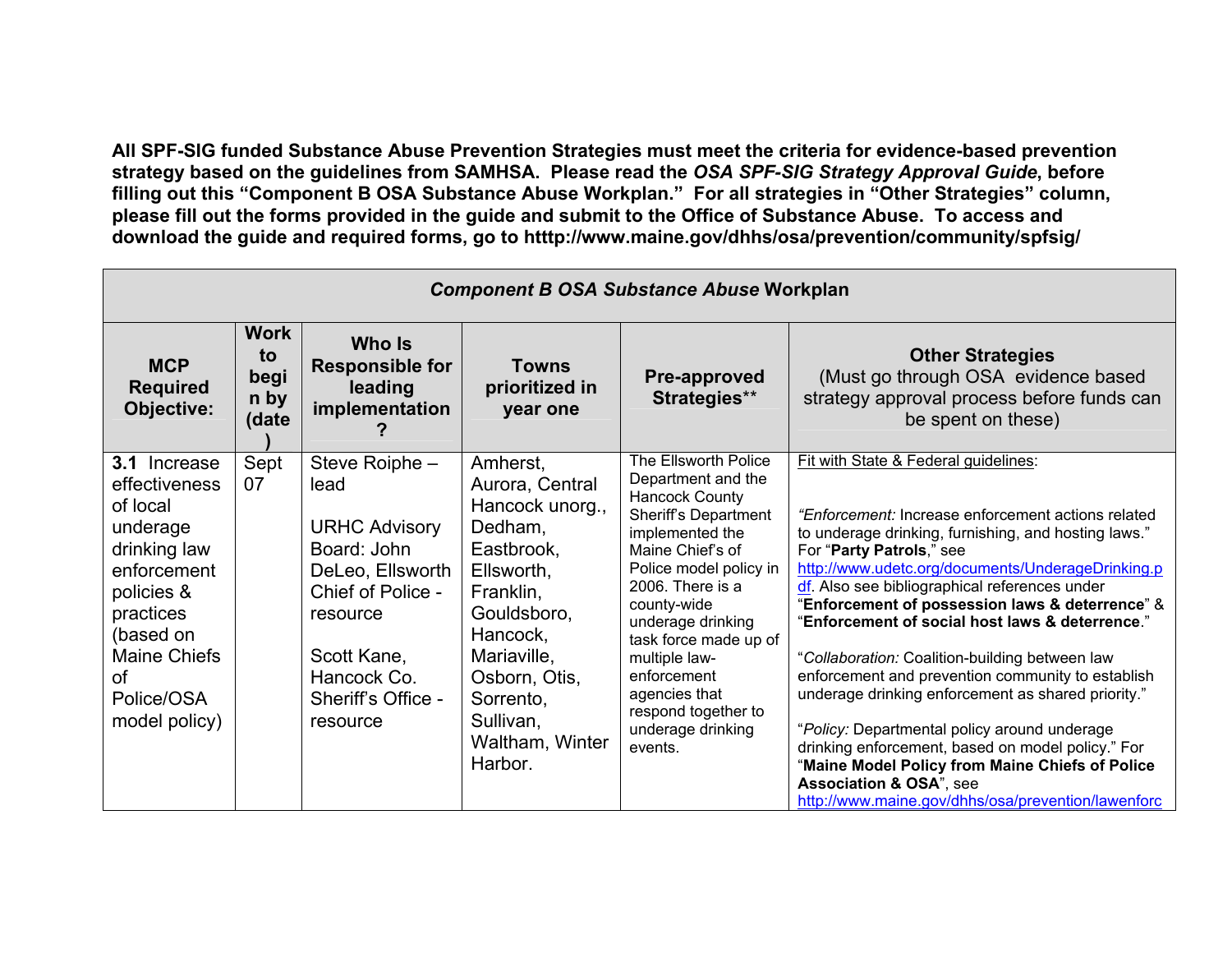|                                                                                                           |           |                                                                                 |                                                                                                                                    |                                                                                                                                                                                                                                                                                                                                                                                      | ement/policy.htm                                                                                                                                                                                                                                                                                                                                                                                                                                                                                                                                                                                                                                                                                                                        |
|-----------------------------------------------------------------------------------------------------------|-----------|---------------------------------------------------------------------------------|------------------------------------------------------------------------------------------------------------------------------------|--------------------------------------------------------------------------------------------------------------------------------------------------------------------------------------------------------------------------------------------------------------------------------------------------------------------------------------------------------------------------------------|-----------------------------------------------------------------------------------------------------------------------------------------------------------------------------------------------------------------------------------------------------------------------------------------------------------------------------------------------------------------------------------------------------------------------------------------------------------------------------------------------------------------------------------------------------------------------------------------------------------------------------------------------------------------------------------------------------------------------------------------|
|                                                                                                           |           |                                                                                 |                                                                                                                                    |                                                                                                                                                                                                                                                                                                                                                                                      | "Communications: Work with police & DA's office to<br>publicize incidents of furnishers/hosts being caught &<br>prosecuted. Publicize penalties for furnishing and<br>hosting. Use media strategically to increase<br>community support for enforcement." For "Media<br>Advocacy for Enforcement," see<br>http://www.udetc.org/documents/mediaadvocacy.pdf.                                                                                                                                                                                                                                                                                                                                                                             |
| 3.2 Increase<br>use of<br>recommende<br>d parental<br>monitoring<br>practices for<br>underage<br>drinking | Dec<br>07 | Steve Roiphe -<br>lead<br><b>Ellsworth School</b><br>Dept SHLT<br>Union 92 SHLT | Amherst,<br>Aurora, Central<br>Hancock unorg.,<br>Eastbrook,<br>Ellsworth,<br>Hancock,<br>Mariaville,<br>Osborn, Otis,<br>Waltham. | CMCA, social norms<br>marketing campaign,<br>including student<br>surveys, teacher and<br>parent presentations<br>each year, and<br>outreach through<br>local news media.<br>We plan to also send<br>postcards to parents.<br>Regional partners are<br>supportive of a two-<br>county marketing<br>campaign, with<br>involvement of all<br>media and law<br>enforcement<br>partners. | Fit with State & Federal guidelines:<br>Communications: Social marketing campaign &<br>materials targeting parents; publicize school policies<br>and law enforcement policies regarding underage<br>drinking." For "OSA Parent Campaign/Social<br>marketing materials," see<br>http://www.maineparents.net/tv ads.html (TV ads),<br>and<br>http://www.maineparents.net/useful info for parents.<br>html<br>"Collaboration: Partnership with local media, parent<br>groups, schools, doctor's offices, businesses, etc. to<br>get the message out." [Note: URHC's strategies<br>above include "law enforcement partners" as well.]<br>"Education: Community parent meetings to educate<br>parents about effective monitoring practices." |
| 3.3<br>Increase                                                                                           | Oct       | Michelle                                                                        | Amherst,                                                                                                                           | <b>Existing YAP groups</b>                                                                                                                                                                                                                                                                                                                                                           | Fit with State & Federal guidelines:                                                                                                                                                                                                                                                                                                                                                                                                                                                                                                                                                                                                                                                                                                    |
| effectiveness                                                                                             | 07        | O'Meara - lead                                                                  | Aurora, Central                                                                                                                    | (My Choice and                                                                                                                                                                                                                                                                                                                                                                       |                                                                                                                                                                                                                                                                                                                                                                                                                                                                                                                                                                                                                                                                                                                                         |
| of retailers                                                                                              |           |                                                                                 | <b>Hancock</b>                                                                                                                     | SHAG) will develop<br>plans and                                                                                                                                                                                                                                                                                                                                                      | "Enforcement: Retail Compliance Checks;<br>investigation of underage drinking incidents to ensure                                                                                                                                                                                                                                                                                                                                                                                                                                                                                                                                                                                                                                       |
| policies and                                                                                              |           | My Choice                                                                       | unorg., Eastbroo                                                                                                                   | interventions,                                                                                                                                                                                                                                                                                                                                                                       | retail violations are addressed." [Lines up with SPEP                                                                                                                                                                                                                                                                                                                                                                                                                                                                                                                                                                                                                                                                                   |
| practices that                                                                                            |           | students and                                                                    | k, Ellsworth,                                                                                                                      | including Sticker                                                                                                                                                                                                                                                                                                                                                                    | process; also, can cross reference our enforcement                                                                                                                                                                                                                                                                                                                                                                                                                                                                                                                                                                                                                                                                                      |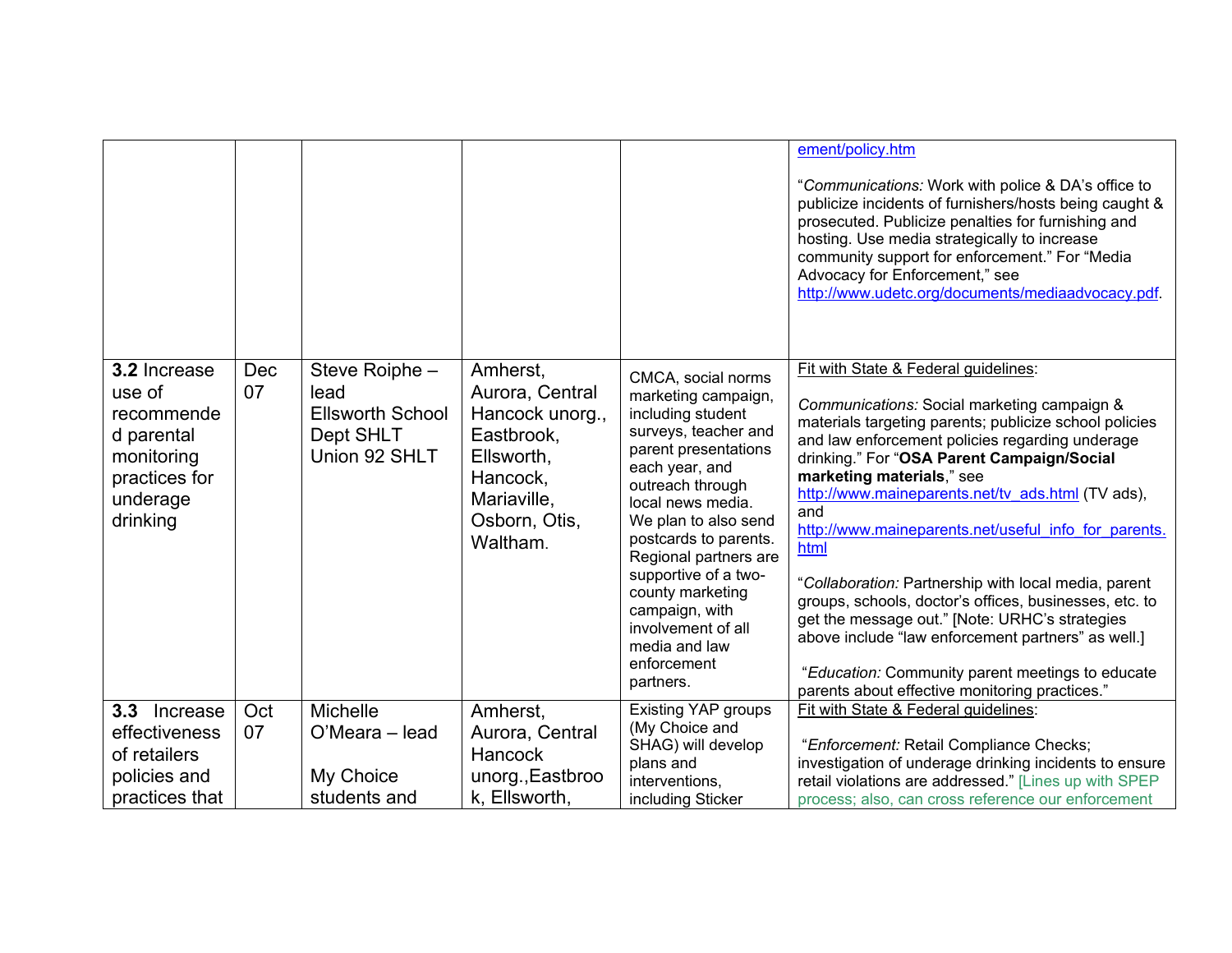| restrict<br>access to<br>alcohol by<br>underage<br>youth |  | advisors (U96)<br><b>Student Health</b><br>Awareness<br>Group and<br>advisors<br>(Ellsworth) | Franklin,<br>Gouldsboro,<br>Hancock,<br>Mariaville,<br>Osborn, Otis,<br>Sorrento,<br>Sullivan,<br>Waltham, Winter<br>Harbor. | Shock. These groups<br>are part of our CMCA<br>program, which will<br>also include<br>community<br>marketing. | efforts with Objective 3.1.]<br>"Collaboration: Community organizing for policy<br>changes to reduce youth access to alcohol;<br>Collaboration with retailers to prioritize reducing<br>underage access and implement strategies such as<br>voluntary mystery shopper program." [Lines up with<br>CMCA, see Objective 3.2] Under "CMCA/University<br>of Minnesota," see bibliographical reference as well<br>as web link:<br>http://www.epi.umn.edu/alcohol/cmca/index.shtm.<br>Also note: The "Sticker Shock" campaign, too,<br>appears to apply under Collaboration, as well as<br>under "Communications" below. Although the State<br>does not include a reference to Sticker Shock here<br>under Objective 3.3, it does reference the web link<br>under Objective 3.1 on page 18 of this Approval<br>Guide:<br>http://www.maine.gov/dhhs/osa/prevention/youth/stic<br>ker.htm.] Under "Community Trials/PIRE," see<br>bibliographical reference plus web link<br>http://www.pire.org/CommunityTrials/.<br>"Education: Merchant education, Clerk training,<br>Responsible Beverage Service Training (RBS)."<br>Under "Responsible Sales<br>Guides/UDETC/PIRE/OJJDP," see<br>http://www.udetc.org/documents/PreventingSales.pdf<br>(Merchant Education Programs).<br>"Communications: Alcohol Warning Posters;<br>Strategic use of the Media to increase public<br>perception that the laws are being enforced and that<br>retailers will not sell to minors."<br>"Policy - Retailers: Minimum age of seller |
|----------------------------------------------------------|--|----------------------------------------------------------------------------------------------|------------------------------------------------------------------------------------------------------------------------------|---------------------------------------------------------------------------------------------------------------|----------------------------------------------------------------------------------------------------------------------------------------------------------------------------------------------------------------------------------------------------------------------------------------------------------------------------------------------------------------------------------------------------------------------------------------------------------------------------------------------------------------------------------------------------------------------------------------------------------------------------------------------------------------------------------------------------------------------------------------------------------------------------------------------------------------------------------------------------------------------------------------------------------------------------------------------------------------------------------------------------------------------------------------------------------------------------------------------------------------------------------------------------------------------------------------------------------------------------------------------------------------------------------------------------------------------------------------------------------------------------------------------------------------------------------------------------------------------------------------------------------------|
|----------------------------------------------------------|--|----------------------------------------------------------------------------------------------|------------------------------------------------------------------------------------------------------------------------------|---------------------------------------------------------------------------------------------------------------|----------------------------------------------------------------------------------------------------------------------------------------------------------------------------------------------------------------------------------------------------------------------------------------------------------------------------------------------------------------------------------------------------------------------------------------------------------------------------------------------------------------------------------------------------------------------------------------------------------------------------------------------------------------------------------------------------------------------------------------------------------------------------------------------------------------------------------------------------------------------------------------------------------------------------------------------------------------------------------------------------------------------------------------------------------------------------------------------------------------------------------------------------------------------------------------------------------------------------------------------------------------------------------------------------------------------------------------------------------------------------------------------------------------------------------------------------------------------------------------------------------------|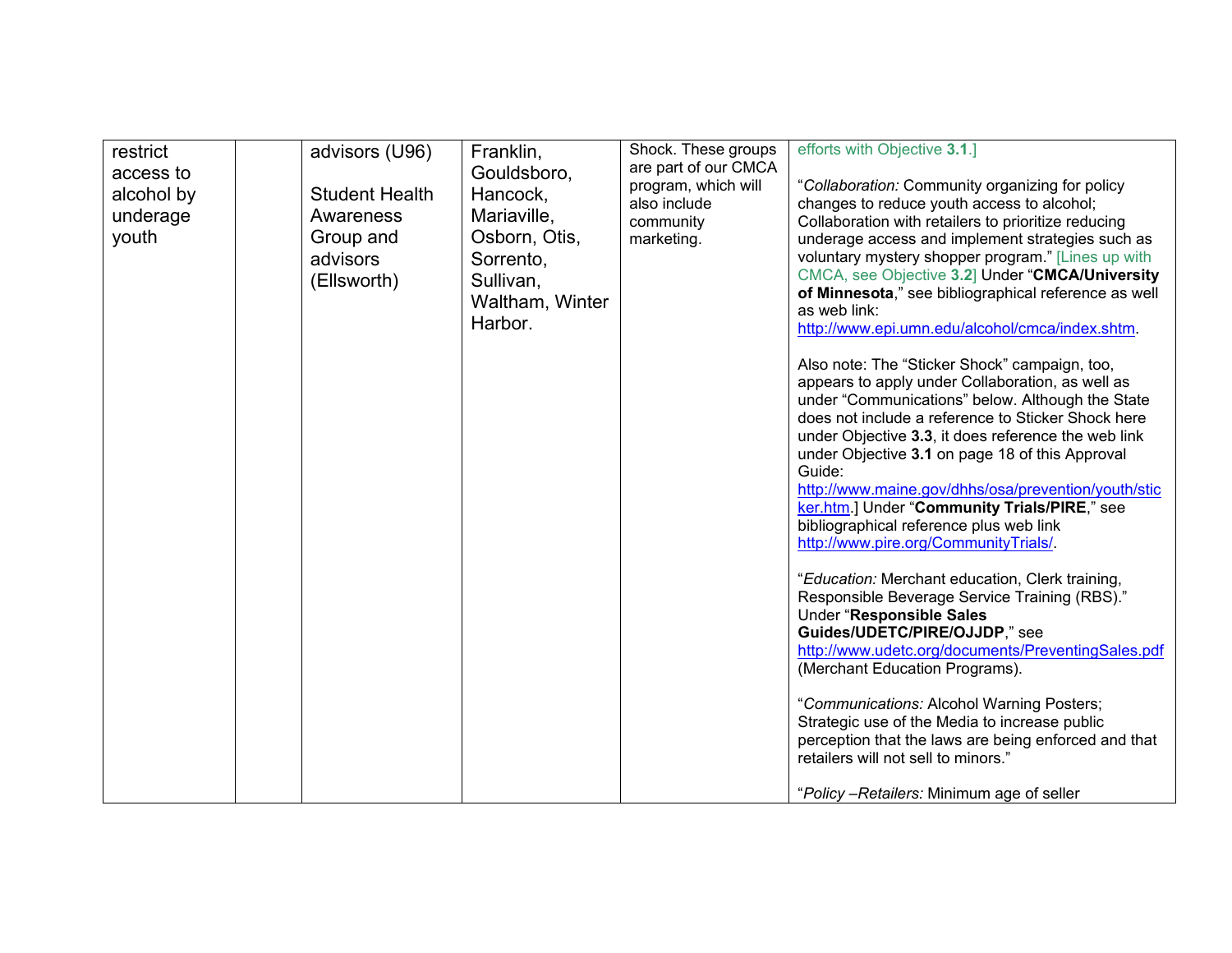|               |     |                |                 |                       | requirements, Training requirements, Checking age                                                          |
|---------------|-----|----------------|-----------------|-----------------------|------------------------------------------------------------------------------------------------------------|
|               |     |                |                 |                       | identification requirements, Responsible Retailing                                                         |
|               |     |                |                 |                       | systems-management policies & practices." Under                                                            |
|               |     |                |                 |                       | "Responsible Sales Guides/UDETC/PIRE/OJJDP,"                                                               |
|               |     |                |                 |                       | see                                                                                                        |
|               |     |                |                 |                       | http://www.udetc.org/documents/ReduceAlsal.pdf                                                             |
|               |     |                |                 |                       | (Compliance Checks). Under "Sample Policies &                                                              |
|               |     |                |                 |                       | Materials/ UMN," see bibliographical reference plus                                                        |
|               |     |                |                 |                       | web link:                                                                                                  |
|               |     |                |                 |                       | http://www.epi.umn.edu/alcohol/policy/access.shtm.                                                         |
|               |     |                |                 |                       | Under "Integrated Responsible Retailing Model,"                                                            |
|               |     |                |                 |                       | see                                                                                                        |
|               |     |                |                 |                       | http://fcpr.fsu.edu/retail/integrated RR model.html<br>http://fcpr.fsu.edu/retail/documents/BP Report Conf |
|               |     |                |                 |                       | erence Edition.pdf (CSAP document). Under                                                                  |
|               |     |                |                 |                       | "Pricing Strategies," see bibliographical reference                                                        |
|               |     |                |                 |                       | and web link:                                                                                              |
|               |     |                |                 |                       | http://www.cspinet.org/booze/taxguide/TaxIndex.htm                                                         |
|               |     |                |                 |                       |                                                                                                            |
|               |     |                |                 |                       | "Policy-Community: Community festivals regulations;                                                        |
|               |     |                |                 |                       | Zoning ordinances to limit alcohol outlet density."                                                        |
|               |     |                |                 |                       | Under "Community Festivals Materials/UMN," see                                                             |
|               |     |                |                 |                       | bibliographical reference plus web link:<br>http://www.epi.umn.edu/alcohol/festivals/index.shtm.           |
|               |     |                |                 |                       |                                                                                                            |
| 3.10          |     |                |                 | Communications and    | Fit with State & Federal guidelines:                                                                       |
|               | Jan | Steve Roiphe - | Amherst,        | collaboration         |                                                                                                            |
| Reduce        | 08  | lead           | Aurora, Central | strategies, including | "Communications: Distribute information about                                                              |
| appeal of     |     |                | Hancock unorg., | self-help materials   | available assessment-feedback services, educational                                                        |
| high risk     |     | Jim Fisher –   | Dedham,         | will be included in   | programs and/or "self-help" materials including self-                                                      |
| drinking      |     | resource       | Eastbrook,      | both our Worksite     | administered survey and feedback. Conduct media                                                            |
| (among 18-    |     |                | Ellsworth,      | Wellness              | advocacy to increase public awareness of                                                                   |
| 25 year olds) |     | Hancock Co.    | Franklin,       | programming and our   | consequences resulting from high-risk drinking.                                                            |
| by increasing |     | SPEP partners, | Gouldsboro,     | "It's True!!"/Social  | Include information regarding health and safety risks                                                      |
| knowledge of  |     | including law  | Hancock,        | Norms Marketing       | and consequences of violating policy when                                                                  |
| the health    |     | enforcement    | Mariaville,     | campaign. Process     | employees are informed of the employer's drug-free                                                         |
|               |     |                |                 | Step 1-2: Our SPEP    | workplace policy."                                                                                         |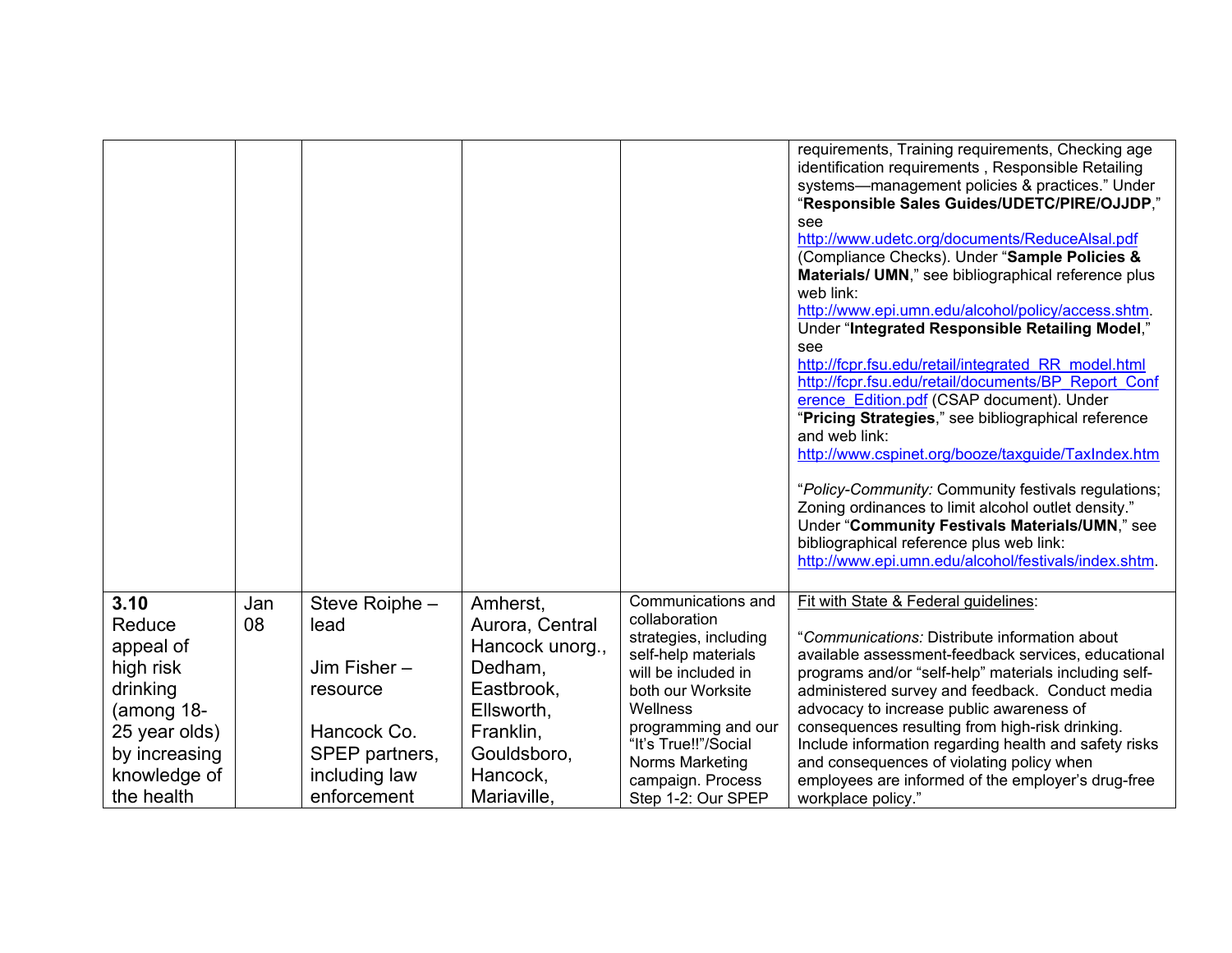| risks                          |             |                        | Osborn, Otis,<br>Sorrento,<br>Sullivan,<br>Waltham, Winter<br>Harbor. | process has identified<br>knowledge of health<br>risks as an<br>intervening variable<br>in high risk drinking in<br>young adults.<br>Strategies proposed<br>include early<br>intervention,<br>communication,<br>collaboration, a social<br>norms campaign, and<br>increased<br>enforcement.<br>Process Steps 3-4:<br>The HMP Action<br>Team, with input from<br>our SPEP partners,<br>the Hancock County<br>Substance Abuse<br>Prevention Plan, and<br><b>URHC Advisory</b><br>Board, will develop a<br>community marketing<br>plan. Process Step 5:<br>Work with state<br>partners to identify<br>sources of data on<br>this age group.<br>Monitor when<br>available." | "Collaboration: Work with colleges and workplaces to<br>distribute informational materials and/or pass policies<br>to institutionalize the program." For other "Alcohol<br>and Drug-Free Workplace Programs," see:<br>http://www.workplace.samhsa.gov/WPResearch/Coll<br>aborativeResearch/GoodBusiness.pdf;<br>http://pubs.niaaa.nih.gov/publications/aa44.htm;<br>www.maineosa.org/prevention/workplace; &<br>www.dol.gov/asp/programs/drugs/workingpartners/df<br>workplace/dfwp.asp.<br>If we do further work with college-age students in<br>Hancock County, see "Brief Alcohol Screening and<br>Intervention for College Students":<br>http://modelprograms.samhsa.gov/pdfs/model/BASIC<br>S.pdf.<br>"Enforcement: Drug-free workplace policy enforced<br>consistently with communication of policy, education,<br>assessment and referral to treatment as important<br>supporting components." |
|--------------------------------|-------------|------------------------|-----------------------------------------------------------------------|-------------------------------------------------------------------------------------------------------------------------------------------------------------------------------------------------------------------------------------------------------------------------------------------------------------------------------------------------------------------------------------------------------------------------------------------------------------------------------------------------------------------------------------------------------------------------------------------------------------------------------------------------------------------------|-------------------------------------------------------------------------------------------------------------------------------------------------------------------------------------------------------------------------------------------------------------------------------------------------------------------------------------------------------------------------------------------------------------------------------------------------------------------------------------------------------------------------------------------------------------------------------------------------------------------------------------------------------------------------------------------------------------------------------------------------------------------------------------------------------------------------------------------------------------------------------------------------------|
| 3.11<br>Decrease<br>promotions | Feb<br>2008 | Steve Roiphe -<br>lead | Amherst,<br>Aurora, Central<br>Hancock unorg.,                        | Process step 1:<br>Develop relationships<br>with the Chamber<br>leaders and                                                                                                                                                                                                                                                                                                                                                                                                                                                                                                                                                                                             | Fit with State & Federal guidelines:<br>"Collaboration: Collaboration with retailers to limit<br>promotions that encourage high-risk drinking,                                                                                                                                                                                                                                                                                                                                                                                                                                                                                                                                                                                                                                                                                                                                                        |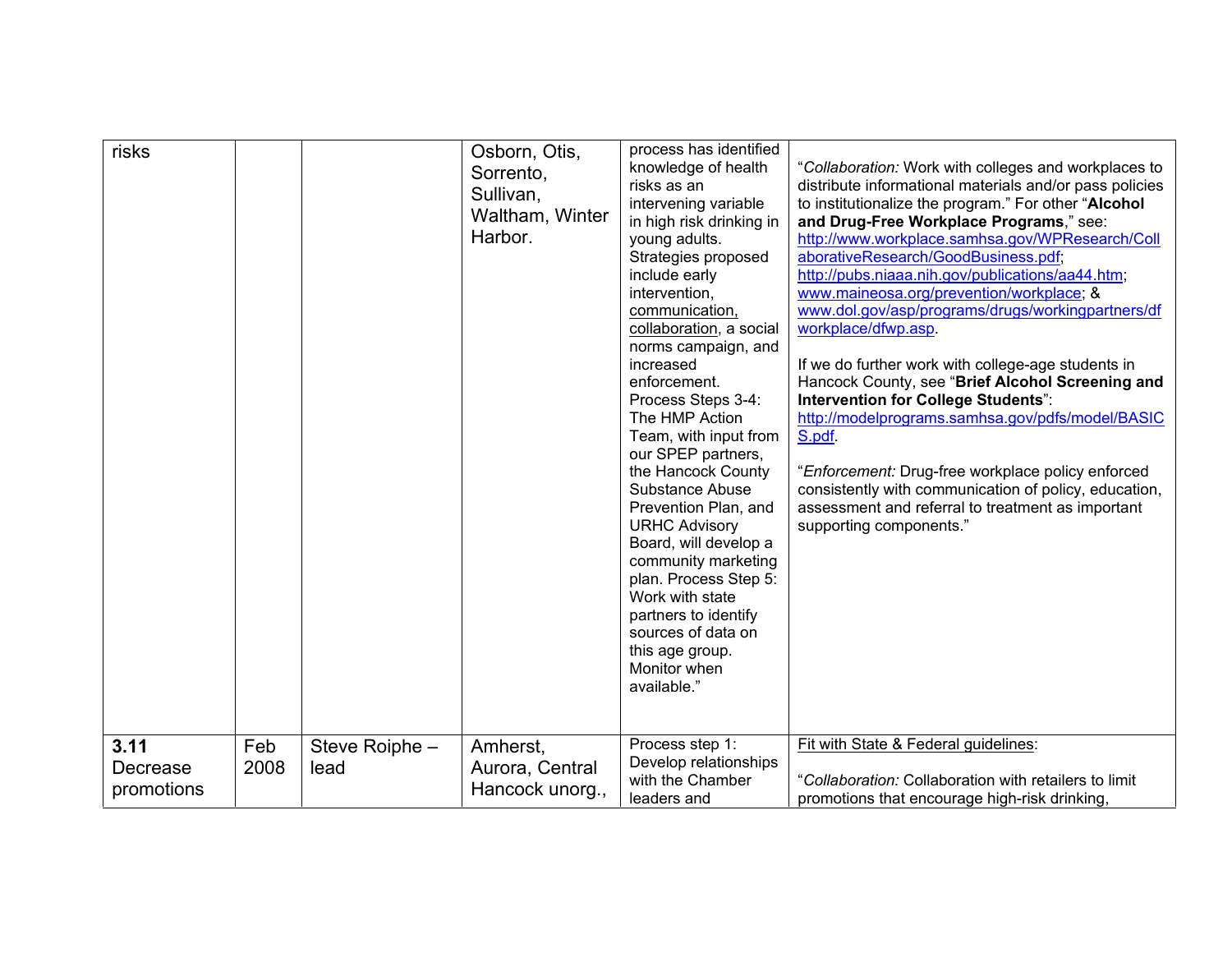| and pricing<br>that<br>encourage<br>high risk<br>drinking<br>among young<br>adults (18-25<br>year olds) | Jim Fisher-<br>resource<br>Hancock Co.<br>SPEP partners,<br>including law<br>enforcement | Dedham,<br>Eastbrook,<br>Ellsworth,<br>Franklin,<br>Gouldsboro,<br>Hancock,<br>Mariaville,<br>Osborn, Otis,<br>Sorrento,<br>Sullivan,<br>Waltham, Winter<br>Harbor. | members. Be aware<br>that C of C members<br>represent retailers<br>with the potential for<br>adverse financial<br>impact of this<br>objective. Consider<br>presenting high risk<br>drinking as a worksite<br>wellness initiative<br>instead. Process step<br>2: Identify Chamber<br>members that<br>participate in<br>promotions and<br>pricing that affect | including cheap drink specials. Community mobilizing<br>for local and state-level policy changes to limit<br>promotions and increase pricing." Regarding possible<br>ways to understand Chamber Members' pricing<br>concerns, see web link:<br>http://www.alcoholpolicymd.com/alcohol and health/<br>study high risk.htm (Limits on low pricing &<br>promotions).<br>"Education: Merchant education about the negative<br>impacts of low pricing and promotions." [Fits well with<br>our Process step 2 above, "Gather information for<br>brief presentation."]<br>"Policy - Retailers: Bar Owners' Agreement/Policy to<br>limit pricing specials, limit serving sizes, only one                                                                                                                                                 |
|---------------------------------------------------------------------------------------------------------|------------------------------------------------------------------------------------------|---------------------------------------------------------------------------------------------------------------------------------------------------------------------|-------------------------------------------------------------------------------------------------------------------------------------------------------------------------------------------------------------------------------------------------------------------------------------------------------------------------------------------------------------|----------------------------------------------------------------------------------------------------------------------------------------------------------------------------------------------------------------------------------------------------------------------------------------------------------------------------------------------------------------------------------------------------------------------------------------------------------------------------------------------------------------------------------------------------------------------------------------------------------------------------------------------------------------------------------------------------------------------------------------------------------------------------------------------------------------------------------|
|                                                                                                         |                                                                                          |                                                                                                                                                                     | young adults. Gather<br>information for brief<br>presentation. Process<br>step 3: With URHC<br>Advisory Board and<br>Chamber leaders,<br>develop action plan.<br>Process step 4:<br>Implement plan in<br>partnership with<br>Chamber of<br>Commerce. Process<br>step 5: Identify<br>sources for indicators<br>of young adult high<br>risk drinking. Monitor | drink per customer at a time, etc." [Fits well with our<br>Process step 4 above, "Implement plan in partnership<br>with Chamber of Commerce.] For "Pricing," see<br>bibliographical reference and the following web link:<br>http://www.cspinet.org/booze/taxguide/TaxIndex.htm<br>(Alcohol taxes).<br>"Policy-College or Workplace: Policies to reduce<br>high-risk drinking among legal drinkers at college or<br>workplace parties where alcohol service is<br>appropriate. E.g. no self-service of alcohol; no free<br>or low-cost alcohol; limit serving sizes; only one drink<br>per customer at a time; comparably priced and<br>equally appealing non-alcoholic beverages." For<br>ideas on possible "worksite wellness" initiatives,<br>see the following web links:<br>http://pubs.niaaa.nih.gov/publications/aa44.htm |
|                                                                                                         |                                                                                          |                                                                                                                                                                     |                                                                                                                                                                                                                                                                                                                                                             | (National Inst. on Alcohol Abuse and Alcohol in<br>the Workplace);<br>www.dol.gov/asp/programs/drugs/workingpartner<br>s/sp_iss/ninetips.asp ("Impaired Driving - Nine                                                                                                                                                                                                                                                                                                                                                                                                                                                                                                                                                                                                                                                           |